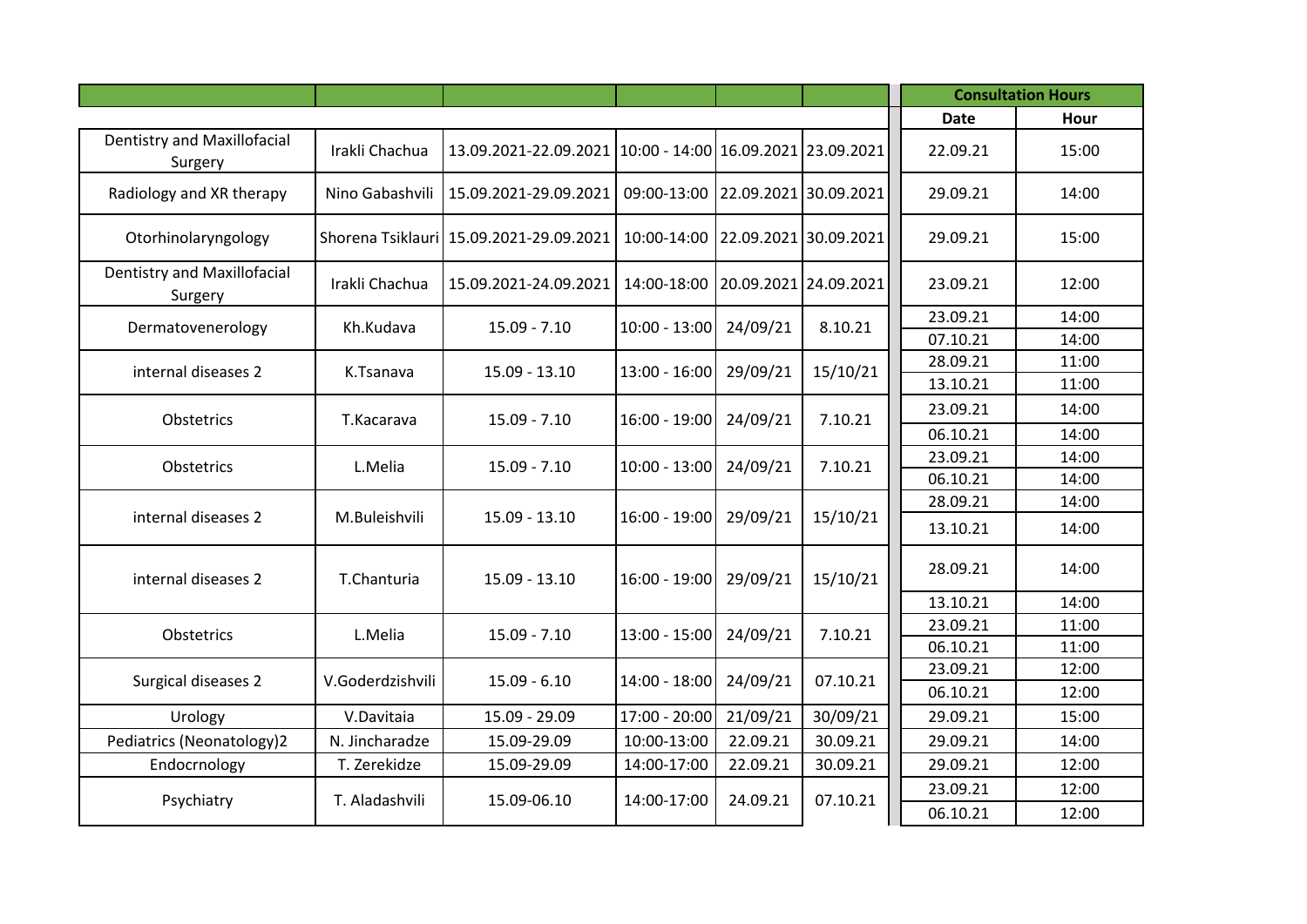|                                              |                 |             |             |          |          | 23.09.21 | 15:00 |
|----------------------------------------------|-----------------|-------------|-------------|----------|----------|----------|-------|
| Psychiatry                                   | N. Naneishvili  | 15.09-04.10 | 17:00-20:00 | 23.09.21 | 05.10.21 | 06.10.21 | 15:00 |
| Gynecology                                   | L. Tandashvili  | 16.09-06.10 | 10:00-13:00 | 27.09.21 | 08.10.21 | 24.09.21 | 14:00 |
|                                              |                 |             |             |          |          | 07.10.21 | 14:00 |
| Gynecology                                   | L. Tandashvili  | 16.09-06.10 | 14:00-17:00 | 27.09.21 | 08.10.21 | 24.09.21 | 12:00 |
|                                              |                 |             |             |          |          | 07.10.21 | 12:00 |
| Gynecology                                   | M.Daraselia     | 28.09.2021  | 10:00-13:00 | 07.10.21 | 21.10.21 | 06.10.21 | 14:00 |
|                                              |                 |             |             |          |          | 20.10.21 | 14:00 |
| Gynecology                                   | M.Daraselia     | 28.09.2021  | 13:00-16:00 | 07.10.21 | 21.10.21 | 06.10.21 | 14:00 |
|                                              |                 |             |             |          |          | 20.10.21 | 14:00 |
|                                              |                 |             |             |          |          | 22.09.21 | 13:00 |
| Emergency first aid therapy                  | M. Jabua        | 15.09-06.10 | 15:00-19:00 | 23.09.21 | 04.10.21 | 01.10.21 | 13:00 |
| Allergology-Clinical Immunology              | S. Kipshidze    | 15.09-29.09 | 15:00-18:00 | 22.09.21 | 30.09.21 | 29.09.21 | 13:00 |
| Allergology-Clinical Immunology              | S. Kipshidze    | 30.09-16.10 | 15:00-18:00 | 07.10.21 | 16.10.21 | 15.10.21 | 13:00 |
| Anesthesiology and<br>reanimatology          | G. Grigolia     | 15.09-06.10 | 11:00-14:00 | 24.09.21 | 07.10.21 | 23.09.21 | 15:00 |
|                                              |                 |             |             |          |          | 06.10.21 | 15:00 |
| Oncology                                     | T. Chachkhiani  | 15.09-06.10 | 14:00-17:00 | 24.09.21 | 07.10.21 | 23.09.21 | 12:00 |
|                                              |                 |             |             |          |          | 06.10.21 | 12:00 |
| Obstetrics and gynecology                    | M.Nemsadze      | 15.09-29.09 | 09.00:14:00 | 22.09.21 | 30.09.21 | 29.09.21 | 15:00 |
| Toxicology and emergency<br>medicine         | E. Kurdadze     | 13.09-21.09 | 16:00-19:00 | 17.09.21 | 23.09.21 | 22.09.21 | 14:00 |
| Clinical Pharmacology and<br>Pharmacotherapy | D. Akhsabadze   | 15.09-01.10 | 10:00-13:00 | 23.09.21 | 02.10.21 | 22.09.21 | 14:00 |
|                                              |                 |             |             |          |          | 01.10.21 | 14:00 |
| Professional diseases                        | K.Tsanava       | 13.09-18.09 | 11:00-14:00 | 16.09.21 | 20.09.21 | 17.09.21 | 15:00 |
| Infectious diseases 1                        | E.Dolmazashvili | 15.09-02.10 | 17:00-20:00 | 23.09.21 | 02.10.22 | 22.09.21 | 15:00 |
|                                              |                 |             |             |          |          | 01.10.21 | 15:00 |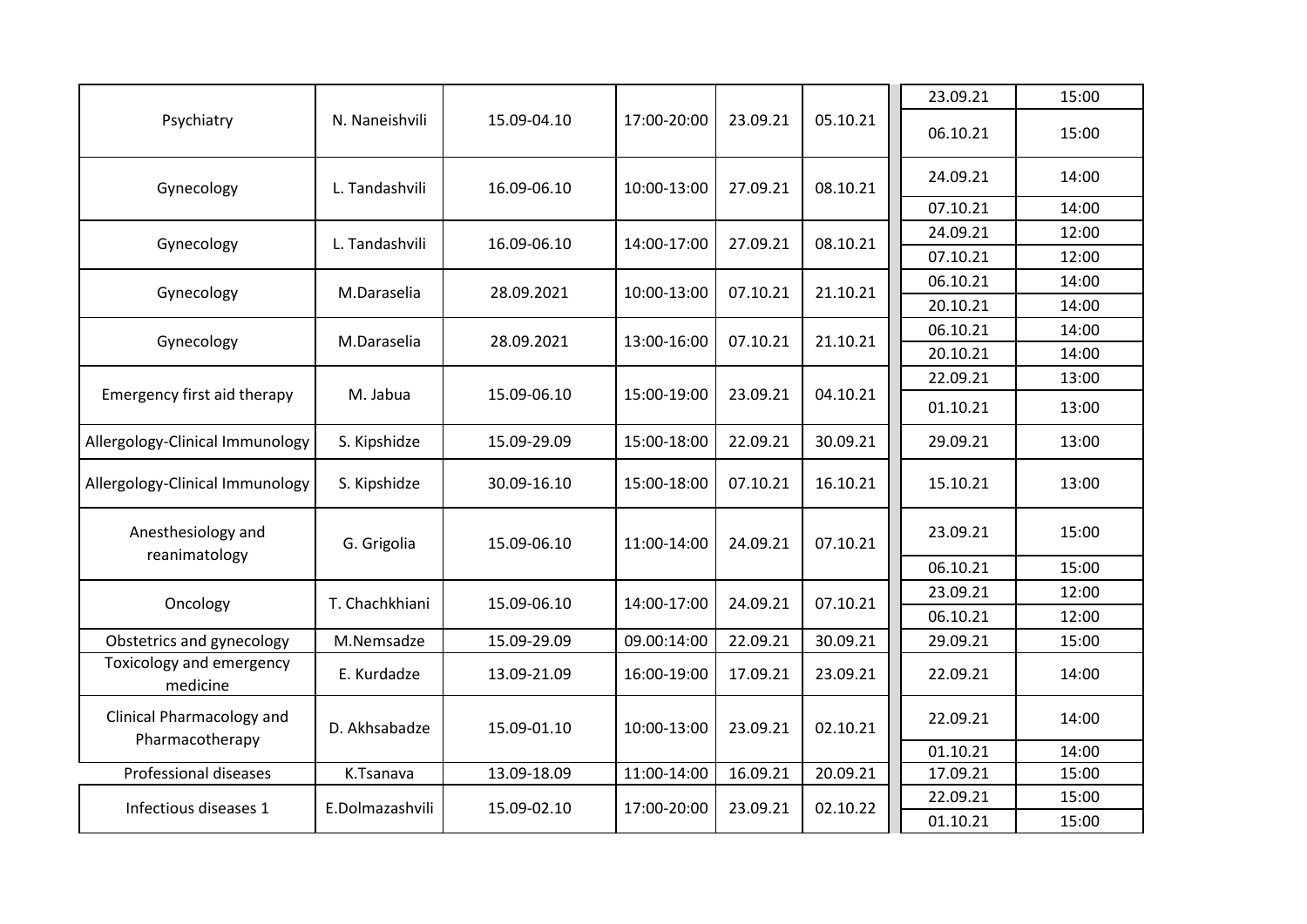| Infectious diseases 1                         | M.Zhamutashvili     | 15.09-02.10                             | 17:00-20:00                           | 23.09.21              | 02.10.22 | 22.09.21 | 15:00 |
|-----------------------------------------------|---------------------|-----------------------------------------|---------------------------------------|-----------------------|----------|----------|-------|
|                                               |                     |                                         |                                       |                       |          | 01.10.21 | 15:00 |
| Surgical diseases 3                           | L.Gulbani           | 15.09-27.09                             | 10:00-13:00                           | 21.09.21              | 28.09.21 | 27.09.21 | 14:00 |
| Surgical diseases 3                           | L.Gulbani           | 15.09-27.09                             | 18:00-21:00                           | 21.09.21              | 28.09.21 | 27.09.21 | 16:00 |
| Surgical diseases 3                           | A.Aladashvili       | 15.09-27.09                             | 13:00-16:00                           | 21.09.21              | 28.09.21 | 27.09.21 | 11:00 |
| Ophthalmology                                 | N.Dighmelashvili    | 15.09-29.09                             | 10:00-13:00                           | 22.09.21              | 30.09.21 | 29.09.21 | 14:00 |
| Phthisiopulmology                             | L. Trapaidze        | 15.09-29.09                             | 18:00-21:00                           | 22.09.21              | 30.09.21 | 29.09.21 | 16:00 |
| <b>Family Medicine</b>                        | A.Kareli            | 15.09-05.10                             | 17:00-20:00                           | 25.09.21              | 02.10.21 | 24.09.21 | 15:00 |
|                                               |                     |                                         |                                       |                       |          | 01.10.21 | 15:00 |
| Infectious diseases 2                         | M.Zhamutashvili     | 20.09-01.10                             | 13:00-16:00                           | 25.09.21              | 02.10.21 | 01.10.21 | 11:00 |
| Surgical diseases 3                           | L.Gulbani           | 30.09-12.10                             | 10:00-13:00                           | 06.10.21              | 13.10.21 | 12.10.21 | 14:00 |
| Surgical diseases 3                           | L.Gulbani           | 30.09-12.10                             | 18:00-21:00                           | 06.10.21              | 13.10.21 | 12.10.21 | 16:00 |
| Endocrnology                                  | T. Zerekidze        | 30.09-15.10                             | 14:00-17:00                           | 07.10.21              | 18.10.21 | 15.10.21 | 12:00 |
| Endocrnology                                  | N. Beridze          | 27.09-08.10                             | 10:00-13:00                           | 02.10.21              | 09.10.21 | 08.10.21 | 14:00 |
| Medical rehabilitation and<br>medical control | T. Chilingarishvili | 24.09-11.10                             | 16:00-19:00                           | 01.10.21              | 09.10.21 | 08.10.21 | 14:00 |
|                                               |                     |                                         |                                       |                       |          |          |       |
| Legal Basis of the physician"s<br>work        | Temur Barkalia      | 01.10.2021-08.10.2021                   | 10:00-14:00 06.10.2021 09.10.2021     |                       |          | 08.10.21 | 15:00 |
|                                               |                     |                                         |                                       |                       |          | 08.10.21 | 16:00 |
| Surgical diseases 1                           | Giorgi Kosmani      | 01.10.2021-19.10.2021                   | 18:00-21:00                           | 09.10.2021 20.10.2021 |          | 19.10.21 | 16:00 |
| Otorhinolaryngology                           |                     | Shorena Tsiklauri 01.10.2021-15.10.2021 | 10:00-14:00                           | 08.10.2021 18.10.2021 |          | 15.10.21 | 15:00 |
|                                               |                     |                                         |                                       |                       |          | 18.10.21 | 14:00 |
| Neurology                                     | Nina Mikeladze      | 11.10.2021-28.10.2021                   | 09:00-13:00   19.10.2021   29.10.2021 |                       |          | 28.10.21 | 14:00 |
|                                               |                     |                                         |                                       |                       |          | 05.11.21 | 14:00 |
| Neurology                                     | Nina Mikeladze      | 29.10.2021-16.11.2021                   | 09:00-13:00 06.11.2021 17.11.2021     |                       |          | 16.11.21 | 14:00 |
| <del>Legai basis of the physician s</del>     | Temur Barkalia      | 19.10.2021-26.10.2021                   | 10:00-14:00                           | 22.10.2021 27.10.2021 |          | 26.10.21 | 15:00 |
| Urology                                       | A.Khelaia           | $11.10 - 26.10$                         | 16:00 - 19:00                         | 19/10/21              | 27/10/21 | 26.10.21 | 14:00 |
|                                               |                     |                                         |                                       |                       |          |          |       |
| Urology                                       | A.Khelaia           | $28.10 - 11.11$                         | $16:00 - 19:00$                       | 4.11.21               | 12.11.21 | 11.11.21 | 14:00 |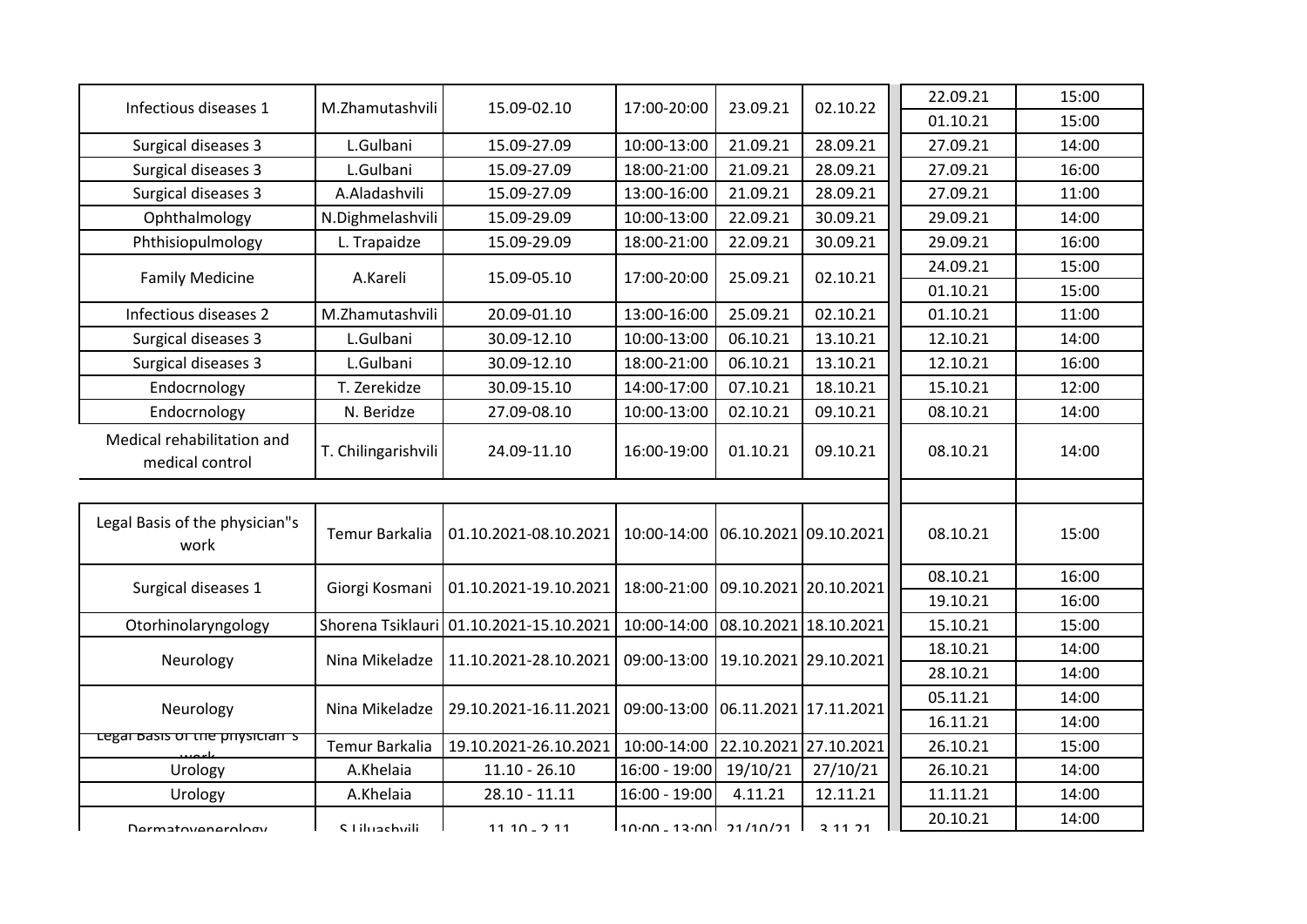| <b>DEITIGLUVETIEI UIUKY</b> | <b>J.LIIUAJIIVIII</b> | בבוגר - טבובב   | TO.OU - TO.OU   ZI/ IU/ZI |          | J.L.L.L.L | 02.11.21 | 14:00 |
|-----------------------------|-----------------------|-----------------|---------------------------|----------|-----------|----------|-------|
|                             |                       |                 |                           |          |           | 26.10.21 | 11:00 |
| Pediatrics 1                | N. Totadze            | $18.10 - 8.11$  | $13:00 - 16:00$           | 27/10/21 | 9.11.21   | 08.11.21 | 11:00 |
| Surgical diseases 2         | K.Khutsishvili        | $4.10 - 26.10$  | $13:00 - 16:00$           | 13/10/21 | 27/10/21  | 12.10.21 | 11:00 |
|                             |                       |                 |                           |          |           | 26.10.21 | 11:00 |
|                             |                       |                 |                           |          |           | 12.10.21 | 11:00 |
| Pediatrics 1                | M. Khidesheli         | $4.10 - 26.10$  | 17:00 - 20:00             | 13/10/21 | 27/10/21  | 26.10.21 | 15:00 |
|                             |                       |                 |                           |          |           | 29.10.21 | 11:00 |
| internal diseases 2         | M.Buleishvili         | $18.10 - 15.11$ | $13:00 - 16:00$           | 1.11.21  | 16/11/21  | 15.11.21 | 11:00 |
| Urology                     | V.Davitaia            | $1.10 - 18.10$  | 17:00 - 20:00             | 8.10.21  | 19/10/21  | 18.10.21 | 15:00 |
| Obstetrics                  | L.Melia               | $11.10 - 2.11$  | $13:00 - 16:00$           | 21/10/21 | 3.11.21   | 20.10.21 | 11:00 |
|                             |                       |                 |                           |          |           | 02.11.21 | 11:00 |
| internal diseases 2         | T.Chanturia           | $18.10 - 15.11$ | 10:00 - 13:00             | 1.11.21  | 16/11/21  | 29.10.21 | 14:00 |
|                             |                       |                 |                           |          |           | 15.11.21 | 14:00 |
|                             |                       |                 |                           |          |           | 11.10.21 | 15:00 |
| Infectious diseases 1       | E.Dolmazashvili       | 04.10-22.10     | 17:00-20:00               | 12.10.21 | 23.10.21  | 22.10.21 | 15:00 |
| Infectious diseases 1       | E.Dolmazashvili       | 25.10-11.11     | 17:00-20:00               | 02.11.21 | 12.11.21  | 01.11.21 | 15:00 |
|                             |                       |                 |                           |          |           | 11.11.21 | 15:00 |
| Infectious diseases 1       | M.Zhamutashvili       | 15.10-02.11     | 13:00-16:00               | 23.10.21 | 03.11.21  | 22.10.21 | 11:00 |
|                             |                       |                 |                           |          |           | 02.11.21 | 11:00 |
| Surgical diseases 3         | A.Aladashvili         | 07.10-20.10     | 13:00-16:00               | 13.10.21 | 21.10.21  | 20.10.21 | 11:00 |
| Laboratory Medicine         | N.Melikishvili        | 11.10-19.10     | 18:00-21:00               | 15.10.21 | 20.10.21  | 19.10.21 | 16:00 |
| Laboratory Medicine         | N.Melikishvili        | 25.10-01.11     | 18:00-21:00               | 28.10.21 | 02.11.21  | 01.11.21 | 16:00 |
| Laboratory Medicine         | A.Pantsulaia          | 25.10-01.11     | 18:00-21:00               | 28.10.21 | 02.11.21  | 01.11.21 | 16:00 |
| Ophthalmology               | N.Maghlakelidze       | 04.10-19.10     | 12:00-15:00               | 11.10.21 | 20.10.21  | 19.10.21 | 16:00 |
| Ophthalmology               | N.Maghlakelidze       | 20.10-03.11     | 12:00-15:00               | 27.10.21 | 04.11.21  | 03.11.21 | 16:00 |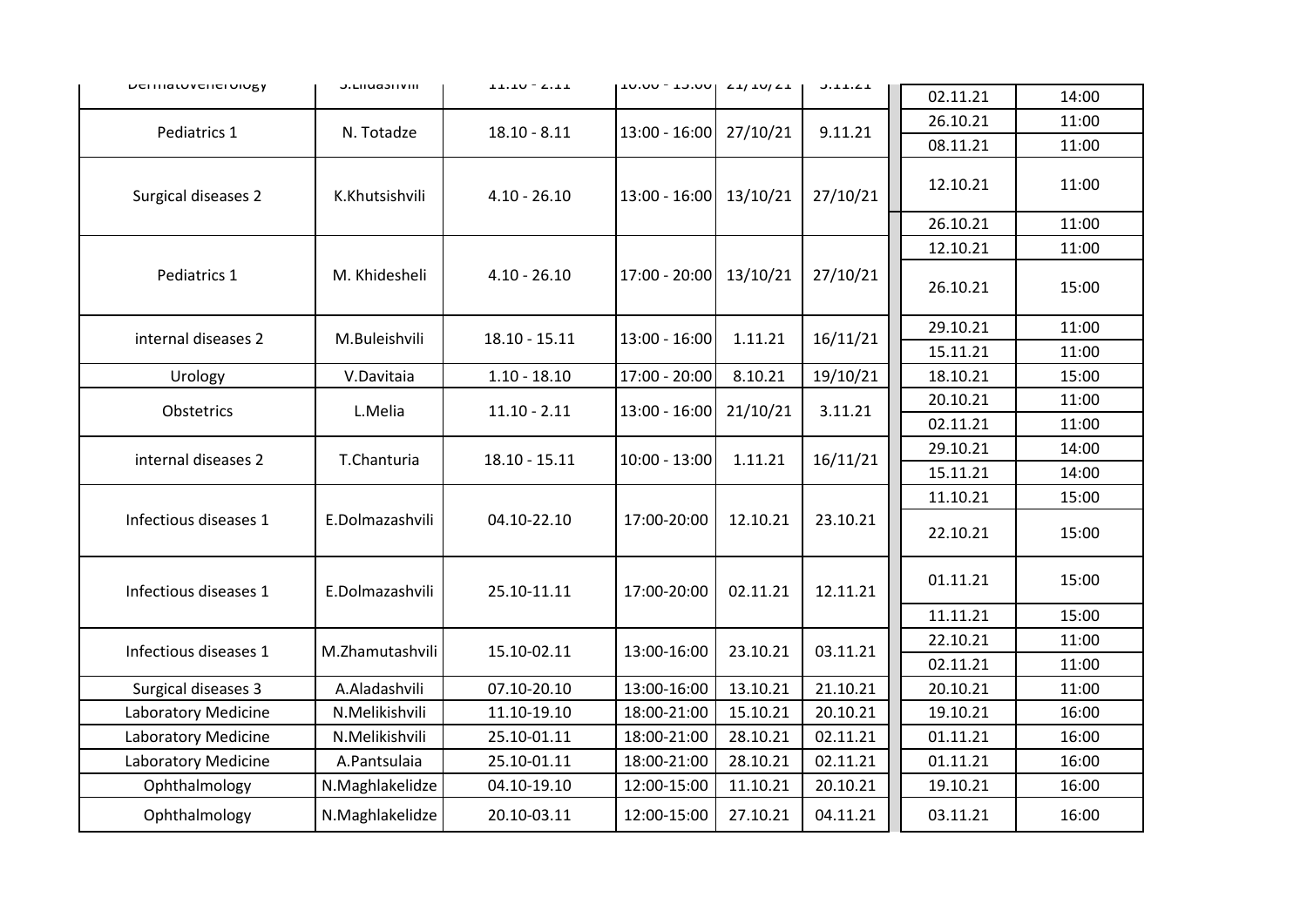| Ophthalmology                       | N.Dighmelashvili | 04.10-19.10 | 10:00-13:00                | 11.10.21 | 20.10.21        | 19.10.21 | 14:00 |  |
|-------------------------------------|------------------|-------------|----------------------------|----------|-----------------|----------|-------|--|
| Phthisiopulmology                   | L. Trapaidze     | 07.10-20.10 | 18:00-21:00                | 13.10.21 | 21.10.21        | 20/10.21 | 16:00 |  |
| <b>Traumatology and Orthopedics</b> | I. Ukleba        | 15.10-05.11 | 10:00-13:00                | 26.10.21 | 06.11.21        | 25.10.21 | 14:00 |  |
|                                     |                  |             |                            |          |                 | 05.11.21 | 14:00 |  |
| <b>Family Medicine</b>              | A.Kareli         | 06.10-28.10 | 17:00-20:00                | 18.10.21 | 29.10.21        | 15.10.21 | 15:00 |  |
|                                     |                  |             |                            |          |                 | 28.10.21 | 15:00 |  |
| Professional diseases               | L. Rigvava       | 08.10-15.10 | 11:00-14:00                | 12.10.21 | 16.10.21        | 15.10.21 | 15:00 |  |
| Professional diseases               | K.Tsanava        | 08.10-15.10 | 11:00-14:00                | 12.10.21 | 16.10.21        | 15.10.21 | 15:00 |  |
| <b>Torakoabdominal Surgery</b>      | G. Kosmani       | 25.10-03.11 | 18:00-21:00                | 28.10.21 | 04.11.21        | 03.11.21 | 16:00 |  |
| Pediatrics (Neonatology)2           | N.Jincharadze    | 07.10-22.10 | 10:00-13:00                | 15.10.21 | 23.10.21        | 22.10.21 | 14:00 |  |
| Pediatrics (Neonatology)2           | M.Toklikishvili  | 18.10-29.10 | 18:00-21:00                | 23.10.21 | 30.10.21        | 29.10.21 | 16:00 |  |
| Psychiatry                          | T.Aladashvili    | 07.10-29.10 | 14:00-17:00                | 19.10.21 | 01.11.21        | 18.10.21 | 10:00 |  |
|                                     |                  |             |                            |          |                 | 29.10.21 | 10:00 |  |
| Psychiatry                          | T.Aladashvili    | 07.10-29.10 | 17:00-20.00                | 19.10.21 | 01.11.21        | 18.10.21 | 12:00 |  |
|                                     |                  |             |                            |          |                 | 29.10.21 | 12:00 |  |
|                                     |                  |             |                            |          |                 | 26.10.21 | 14:00 |  |
| Psychiatry                          | N.Zavradashvili  | 18.10-08.11 | 10:00-13:00                | 27.10.21 | 09.11.21        | 08.11.21 | 14:00 |  |
|                                     |                  |             |                            |          |                 | 28.10.21 | 14:00 |  |
| Gynecology                          | M. Daraselia     | 20.10-10.11 | 10:00-13:00                | 29.10.21 | 11.11.21        | 10.11.21 | 14:00 |  |
|                                     |                  |             |                            |          |                 | 29.10.21 | 14:00 |  |
| Gynecology                          | L.Tandashvili    | 21.10-10.11 | 10:00-13:00                | 30.10.21 | 11.11.21        | 10.11.21 | 14:00 |  |
| Narcology                           | N. Gongliashvili | 26.10-09.11 | 15:00-18:00                | 02.11.21 | 10.11.21        | 01.11.21 | 13:00 |  |
|                                     |                  |             |                            |          |                 | 15.10.21 | 13:00 |  |
| Emergency first aid therapy         | M.Jabua          | 07.10-26.10 | 15:00-19:00                | 16.10.21 | 27.10.21        | 26.10.21 | 13:00 |  |
| Clinical Pharmacology and           | T Gornadza       | 12 10.02 11 | $11.00 - 11.00$ $77.10.21$ |          | <b>00 11 21</b> | 26.10.21 | 15:00 |  |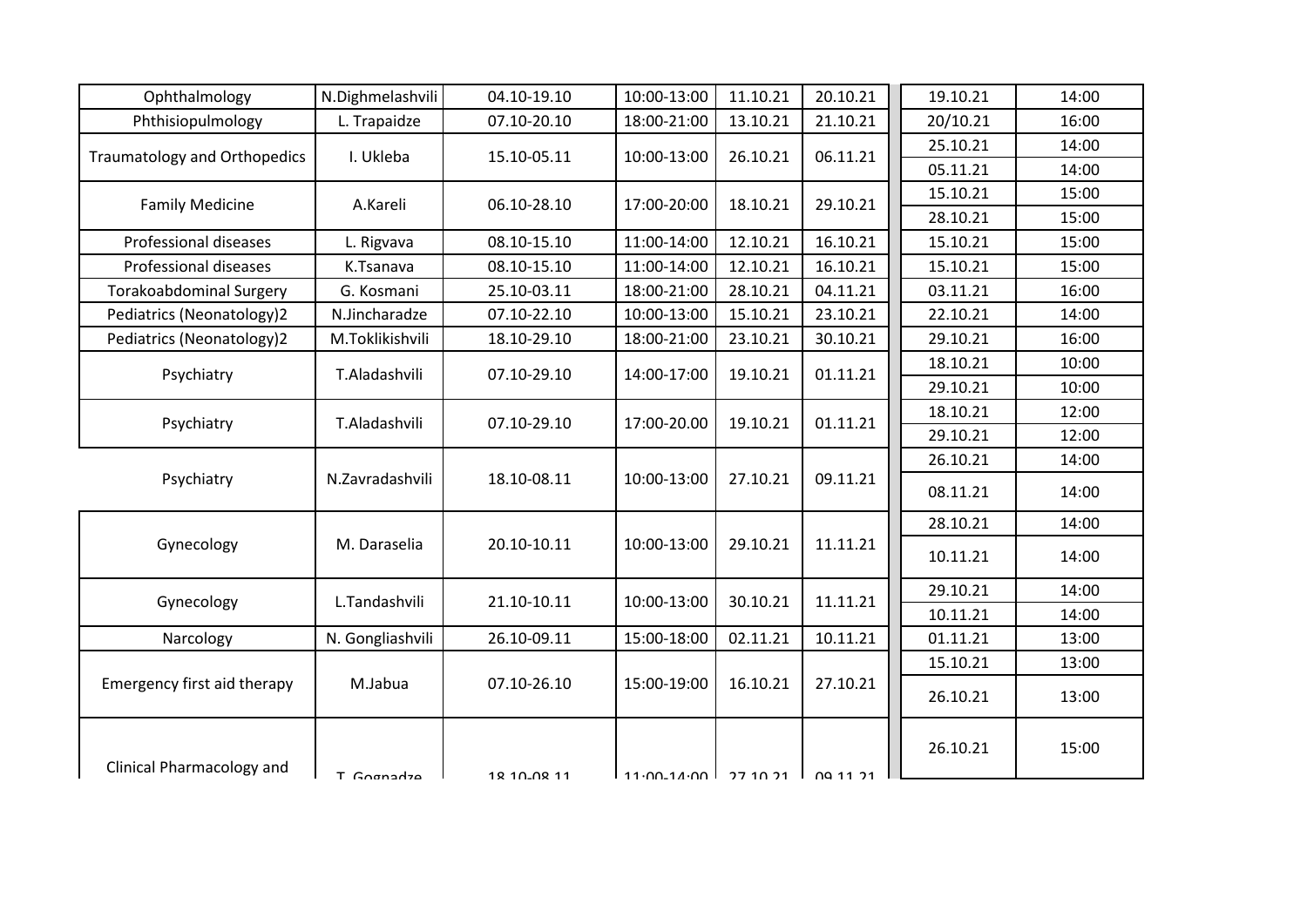|                                        | <b>1.</b> UUBHQULC | <b>TO. TO. OO' TT</b> | <b>LL.UU-L4.UU</b>                    | $L1.10.21$            | UJ.L.L.L |          |       |
|----------------------------------------|--------------------|-----------------------|---------------------------------------|-----------------------|----------|----------|-------|
| Pharmacotherapy                        |                    |                       |                                       |                       |          | 08.11.21 | 15:00 |
| Clinical Pharmacology and              | D. Akhsabadze      | 02.10-21.10           | 10:00-13:00                           | 11.10.21              | 22.10.21 | 09.10.21 | 14:00 |
| Pharmacotherapy                        |                    |                       |                                       |                       |          | 21.10.21 | 14:00 |
| Allergology-Clinical Immunology        | S. Kipshidze       | 18.10-29.10           | 15:00-18:00                           | 23.10.21              | 30.10.21 | 22.10.21 | 13:00 |
| Allergology-Clinical Immunology        | S. Kipshidze       | 29.10-19.11           | 15:00-18:01                           | 05.11.21              | 20.11.21 | 04.11.21 | 13:00 |
| Anesthesiology and<br>reanimatology    | G. Grigolia        | 13.10-03.11           | 11:00-14:00                           | 25.10.21              | 05.11.21 | 23.10.21 | 15:00 |
|                                        |                    |                       |                                       |                       |          | 04.11.21 | 15:00 |
| Oncology                               | T.Chachkhiani      | 07.10-29.10           | 10:00-13:00                           | 19.10.21              | 30.10.21 | 18.10.21 | 14:00 |
|                                        |                    |                       |                                       |                       |          | 29.10.21 | 14:00 |
| Neurosurgary                           | G. Chachia         | 01.10-12.10           | 10:00-14:00                           | 07.10.21              | 13.10.21 | 12.10.21 | 15:00 |
|                                        |                    |                       |                                       |                       |          |          |       |
|                                        |                    |                       |                                       |                       |          |          |       |
| Otorhinolaryngology                    | Shorena Tsiklauri  | 01.11-2021-15.11.2021 | 10:00-14:00                           | 08.11.2021 16.11.2021 |          | 15.11.21 | 15:00 |
| Dentistry and Maxillofacial<br>Surgery | Irakli Chachua     | 08.11.2021-17.11.2021 | 14:00-18:00   12.11.2021   18.11.2021 |                       |          | 17.11.21 | 12:00 |
|                                        |                    | 17.11.2021-04.12.2021 |                                       |                       |          | 24.11.21 | 16:00 |
| Surgical diseases 1                    | Giorgi Kosmani     |                       | 18:00-21:00 25.11.2021 06.12.2021     |                       |          | 03.12.21 | 16:00 |
| Radiology and XR therapy               | Nino Gabashvili    | 18.11.2021-03.12.2021 | 09:00-13:00 25.11.2021 04.12.2021     |                       |          | 03.12.21 | 14:00 |
| Surgical diseases 2                    | K.Khutsishvili     | $15.11 - 7.12$        | $13:00 - 16:00$                       | 25/11/21              | 8.12.21  | 24.11.21 | 11:00 |
|                                        |                    |                       |                                       |                       |          | 07.12.21 | 11:00 |
| Urology                                | A.Khelaia          | $15.11 - 30.11$       | 16:00 - 19:00                         | 19/11/21              | 1.12.21  | 30.11.21 | 14:00 |
| Urology                                | V.Davitaia         | $1.11 - 15.11$        | 17:00 - 20:00                         | 8.11.21               | 16/11/21 | 15.11.21 | 15:00 |
| Dermatovenerology                      | Kh.Kudava          | $5.11 - 29.11$        | $10:00 - 13:00$                       | 16/11/21              | 30/11/21 | 15.11.21 | 14:00 |
|                                        |                    |                       |                                       |                       |          | 29.11.21 | 14:00 |
| Obstetrics                             | T.Kacarava         | $30.11 - 21.12$       | $16:00 - 19:00$                       | 9.12.21               | 22/12/21 | 08.12.21 | 14:00 |
|                                        |                    |                       |                                       |                       |          | 21.12.21 | 14:00 |
|                                        |                    |                       |                                       |                       |          | 09.11.21 | 12:00 |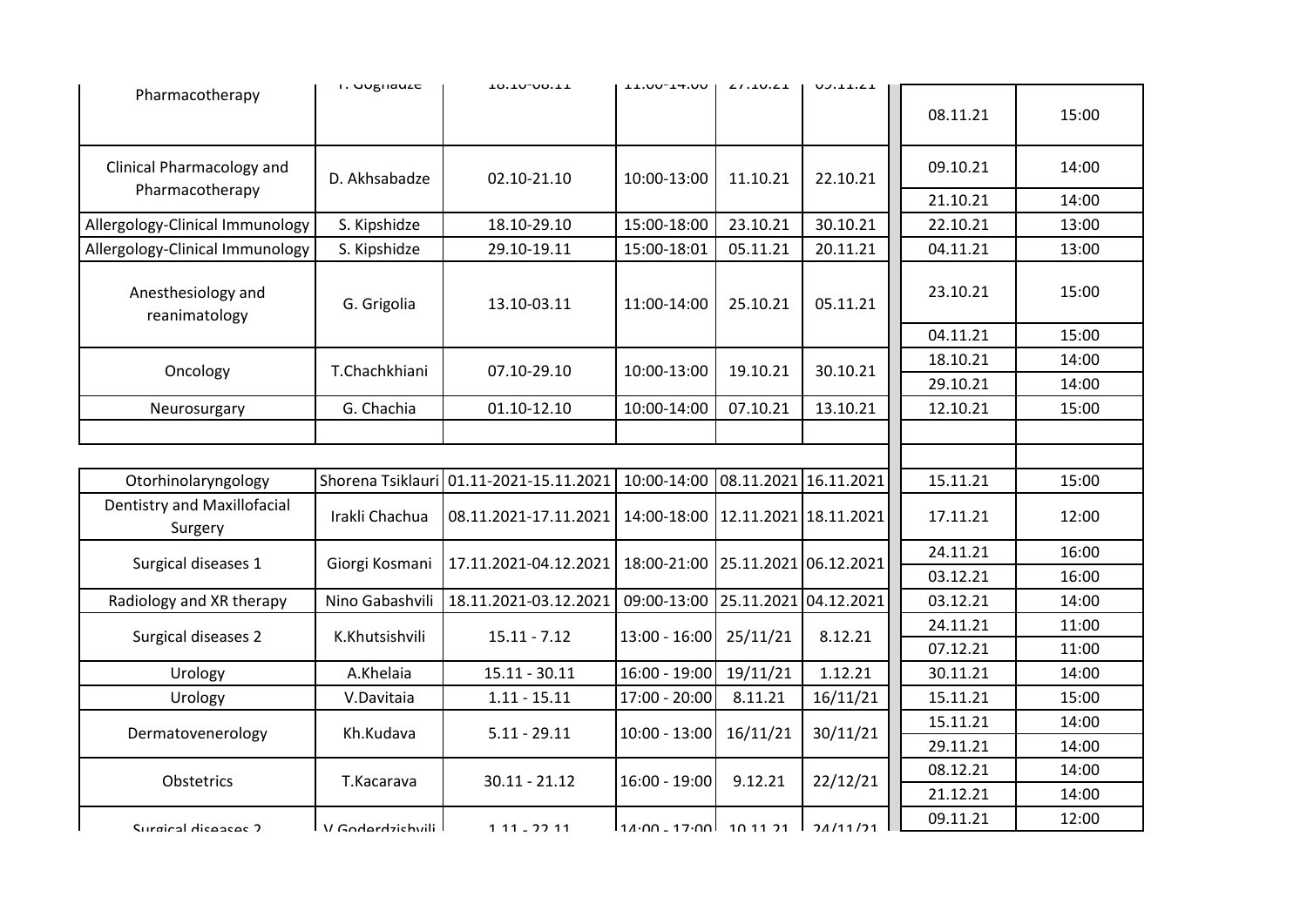| JUI KILAI UIJEAJEJ L                | <b>V. JUUCI UZIJIIVIII</b> | $\bot \bot \bot \bot \top \bot \bot \bot$ | $14.00 - 11.00$ | <b>TO.IT.CI</b> | $\angle + \frac{1}{2}$ |          |       |  |
|-------------------------------------|----------------------------|-------------------------------------------|-----------------|-----------------|------------------------|----------|-------|--|
|                                     |                            |                                           |                 |                 |                        | 22.11.21 | 12:00 |  |
| Pediatrics 1                        | M. Khidesheli              | $1.11 - 22.11$                            | 17:00 - 20:00   | 10.11.21        | 24/11/21               | 09.11.21 | 15:00 |  |
|                                     |                            |                                           |                 |                 |                        | 22.11.21 | 15:00 |  |
| Urology                             | V.Davitaia                 | $25.11 - 9.12$                            | 17:00 - 20:00   | 2.12.21         | 10.12.21               | 09.12.21 | 15:00 |  |
|                                     |                            |                                           |                 |                 |                        | 07.12.21 | 15:00 |  |
| Pediatrics 1                        | M. Khidesheli              | $29.11 - 20.12$                           | 17:00 - 20:00   | 8.12.21         | 21/12/21               | 20.12.21 | 15:00 |  |
| Infectious diseases 1               | E.Dolmazashvili            | 15.11-03.12                               | 17:00-20:00     | 24.11.21        | 04.12.21               | 22.11.21 | 15:00 |  |
|                                     |                            |                                           |                 |                 |                        | 03.12.21 | 15:00 |  |
| Infectious diseases 1               | M.Zhamutashvili            | 15.11-03.12                               | 13:00-16:00     | 24.11.21        | 04.12.21               | 22.11.21 | 11:00 |  |
|                                     |                            |                                           |                 |                 |                        | 03.12.21 | 11:00 |  |
| Surgical diseases 3                 | A.Aladashvili              | 01.11-12.11                               | 13:00-16:00     | 06.11.21        | 13.11.21               | 12.11.21 | 11:00 |  |
| Surgical diseases 3                 | A.Aladashvili              | 22.11-04.12                               | 13:00-16:00     | 29.11.21        | 06.12.21               | 03.12.21 | 11:00 |  |
| Laboratory Medicine                 | N.Melikishvili             | 08.11-15.11                               | 18:00-21:00     | 11.11.21        | 16.11.21               | 15.11.21 | 16:00 |  |
| Laboratory Medicine                 | A.Pantsulaia               | 08.11-15.11                               | 18:00-21:00     | 11.11.21        | 16.11.21               | 15.11.21 | 16:00 |  |
| Laboratory Medicine                 | A.Pantsulaia               | 16.11-24.11                               | 18:00-21:00     | 19.11.21        | 25.11.21               | 24.11.21 | 16:00 |  |
| Laboratory Medicine                 | A.Pantsulaia               | 25.11-02.12                               | 18:00-21:00     | 30.11.21        | 03.12.21               | 02.12.21 | 16:00 |  |
| Ophthalmology                       | N.Maghlakelidze            | 11.11-26.11                               | 12:00-15:00     | 18.11.21        | 27.11.21               | 26.11.21 | 16:00 |  |
| Ophthalmology                       | N.Maghlakelidze            | 29.11-13.12                               | 13:00-16:00     | 06.12.21        | 14.12.21               | 13.12.21 | 11:00 |  |
| Phthisiopulmology                   | L. Trapaidze               | 04.11-16.11                               | 18:00-21:00     | 10.11.21        | 17.11.21               | 16.11.21 | 16:00 |  |
| Phthisiopulmology                   | L. Trapaidze               | 17.11-30.11                               | 18:00-21:00     | 24.11.21        | 01.12.21               | 30.11.21 | 16:00 |  |
|                                     | I. Ukleba                  | 08.11-30.11                               |                 | 17.11.21        | 01.12.21               | 16.11.21 | 16:00 |  |
| <b>Traumatology and Orthopedics</b> |                            |                                           | 10:00-13:00     |                 |                        | 30.11.21 | 16:00 |  |
| Infectious diseases 2               | N.Badridze                 | 08.11-22.11                               | 10:00-13:00     | 15.11.21        | 24.11.21               | 22.11.21 | 16:00 |  |
|                                     |                            |                                           |                 |                 |                        | 18.11.21 | 15:00 |  |
| <b>Family Medicine</b>              | A.Kareli                   | 10.11-01.12                               | 17:00-20:00     | 19.11.21        | 02.12.21               | 01.12.21 | 15:00 |  |
| Professional diseases               | L. Rigvava                 | 05.11-11.11                               | 11:00-14:00     | 09.11.21        | 12.11.21               | 11.11.21 | 15:00 |  |
| Professional diseases               | L. Rigvava                 | 26.11-02.12                               | 11:00-14:00     | 30.11.21        | 03.12.21               | 02.12.21 | 15:00 |  |
| Professional diseases               | K.Tsanava                  | 01.11-08.11                               | 13:00-16:00     | 04.11.21        | 09.11.21               | 08.11.21 | 11:00 |  |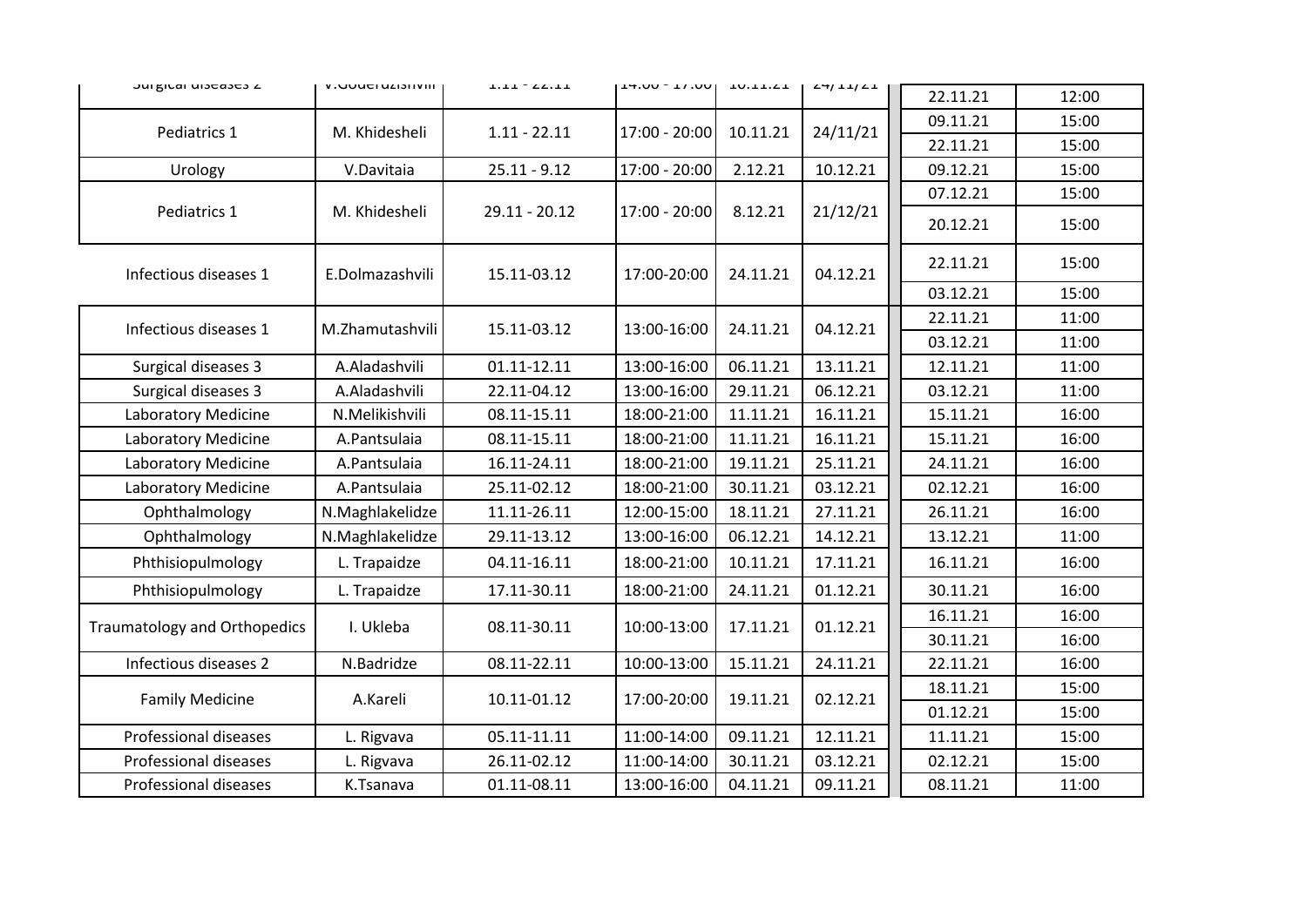| Quality of medical care,<br>management and improvement | T. Barkalaia     | 15.11-22.11 | 11:00-14:00 | 18.11.21 | 24.11.21 | 22.11.21 | 15:00 |
|--------------------------------------------------------|------------------|-------------|-------------|----------|----------|----------|-------|
| Pediatrics (Neonatology)2                              | N.Jincharadze    | 01.11-12.11 | 10:00-13:00 | 06.11.21 | 13.11.21 | 12.11.21 | 14:00 |
| Pediatrics (Neonatology)2                              | N.Jincharadze    | 24.11-08.12 | 10:00-13:00 | 01.12.21 | 09.12.21 | 08.12.21 | 14:00 |
| Pediatrics (Neonatology)2                              | N.Totadze        | 08.11-22.11 | 17:00-20:00 | 15.11.21 | 24.11.21 | 22.11.21 | 15:00 |
| Pediatrics (Neonatology)2                              | N.Totadze        | 08.11-22.11 | 14:00-17:00 | 15.11.21 | 24.11.21 | 22.11.21 | 12:00 |
| Endocrnology                                           | T. Zerekidze     | 02.11-16.11 | 14:00-17:00 | 09.11.21 | 17.11.21 | 16.11.21 | 12:00 |
| Endocrnology                                           | T. Zerekidze     | 17.11-02.12 | 14:00-17:00 | 25.11.21 | 03.12.21 | 02.12.21 | 12:00 |
| Endocrnology                                           | N. Beridze       | 04.11-18.11 | 10:00-13:00 | 11.11.21 | 19.11.21 | 18.11.21 | 14:00 |
| Endocrnology                                           | N. Beridze       | 29.11-10.12 | 10:00-13:00 | 04.12.21 | 11.12.21 | 10.12.21 | 14:00 |
| Psychiatry                                             | T.Aladashvili    | 03.11-25.11 | 13:00-16:00 | 12.11.21 | 26.11.21 | 11.11.21 | 11:00 |
|                                                        |                  |             |             |          |          | 25.11.21 | 11:00 |
| Psychiatry                                             | T.Aladashvili    | 26.11-17.12 | 14:00-17:00 | 07.12.21 | 18.12.21 | 06.12.21 | 12:00 |
|                                                        |                  |             |             |          |          | 17.12.21 | 12:00 |
| Psychiatry                                             | T.Aladashvili    | 26.11-17.12 | 10:00-13:00 | 07.12.21 | 18.12.21 | 06.12.21 | 14:00 |
|                                                        |                  |             |             |          |          | 17.12.21 | 14:00 |
| Psychiatry                                             | N.Naneishvili    | 11.11-02.12 | 17:00-20:00 | 20.11.21 | 03.12.21 | 19.11.21 | 15:00 |
|                                                        |                  |             |             |          |          | 02.12.21 | 15:00 |
| Gynecology                                             | L.Tandashvili    | 29.11-20.12 | 10:00-13:00 | 08.12.21 | 21.12.21 | 07.12.21 | 14:00 |
|                                                        |                  |             |             |          |          | 20.12.21 | 14:00 |
| Gynecology                                             | M.Daraselia      | 11.11-03.12 | 10:00-13:00 | 22.11.21 | 06.12.21 |          |       |
| Narcology                                              | N. Gongliashvili | 10.11-25.11 | 15:00-18:00 | 17.11.21 | 26.11.21 | 25.11.21 | 13:00 |
| Narcology                                              | N. Gongliashvili | 26.11-10.12 | 15:00-18:00 | 03.12.21 | 11.12.21 | 10.12.21 | 13:00 |
|                                                        |                  |             |             |          |          | 22.11.21 | 13:00 |
| Emergency first aid therapy                            | M.Jabua          | 15.11-03.12 | 15:00-19:00 | 24.11.21 | 04.12.21 | 03.12.21 | 13:00 |
| Clinical Pharmacology and<br>Pharmacotherapy           | T. Gognadze      | 12.11-06.12 | 11:00-14:00 | 24.11.21 | 07.12.21 | 22.11.21 | 15:00 |
|                                                        |                  |             |             |          |          | 06.12.21 | 15:00 |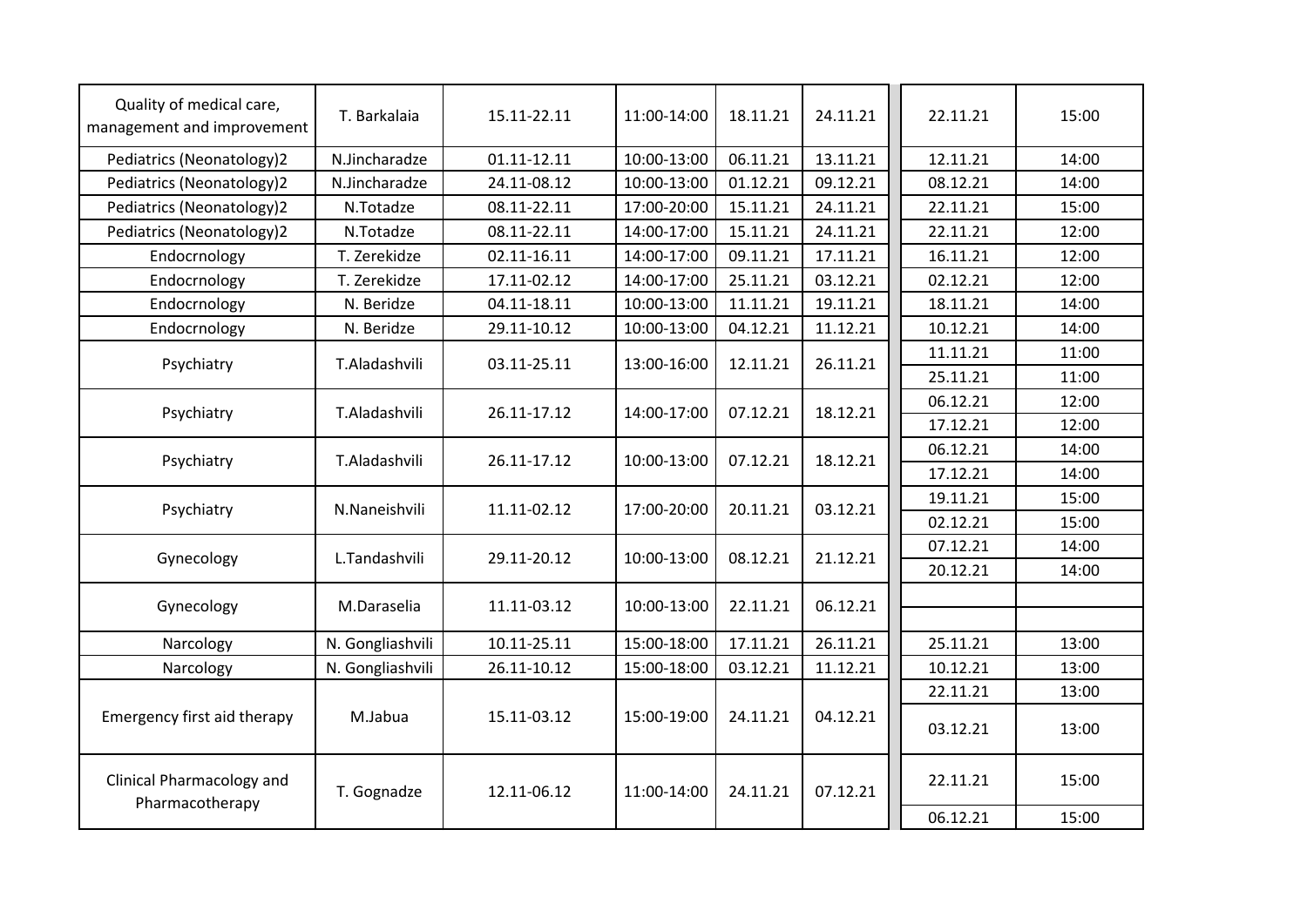| Allergology-Clinical Immunology        | S. Kipshidze    | 22.11-14.12                             | 15:00-18:02                           | 29.11.21 | 15.12.21        | 14.12.21 | 13:00 |
|----------------------------------------|-----------------|-----------------------------------------|---------------------------------------|----------|-----------------|----------|-------|
| Anesthesiology and                     | G.Grigolia      | 09.11-01.12                             | 11:00-14:00                           | 18.11.21 | 02.12.21        | 17.11.21 | 15:00 |
| reanimatology                          |                 |                                         |                                       |          |                 | 01.12.21 | 15:00 |
| Anesthesiology and                     | N.Tabidze       | 10.11-02.12                             | 09:00-12:00                           | 19.11.21 | 03.12.21        | 18.11.21 | 13:00 |
| reanimatology                          |                 |                                         |                                       |          |                 | 02.12.21 | 13:00 |
| Oncology                               | T.Chachkhiani   | 04.11-25.11                             | 10:00-13:00                           | 13.11.21 | 26.11.21        | 12.11.21 | 14:00 |
|                                        |                 |                                         |                                       |          |                 | 25.11.21 | 14:00 |
| <b>Section Course</b>                  | M.Gonashvili    | 01.11-12.11                             | 16:00-20:00                           | 06.11.21 | 13.11.21        | 12.11.21 | 14:00 |
| Oncology                               | D. Nemsadze     | 17.11-08.12                             | 11:00-14:00                           | 26.11.21 | 09.12.21        | 08.12.21 | 15:00 |
| <b>Pediatric Surgery</b>               | Z. Dzadzava     | 01.11-15.11                             | 10:00-14:00                           | 08.11.21 | 16.11.21        | 15.11.21 | 15:00 |
|                                        |                 |                                         |                                       |          |                 |          |       |
| internal disease 1                     |                 | Ketevan Tsanava   06.12.2021-29.12.2021 | 12:00-16:00   17.12.2021   30.12.2021 |          |                 | 16.12.21 | 17:00 |
|                                        |                 |                                         |                                       |          |                 | 24.12.21 | 17:00 |
| Legal Basis of the physician"s<br>work | Temur Barkalia  | 06.12.2021-13.12.2021                   | 10:00-14:00 09.12.2021 14.12.2021     |          |                 | 13.12.21 | 15:00 |
| Radiology and XR therapy               | Nino Gabashvili | 08.12.2021-22.12.2021                   | 09:00-13:00 15.12.2021 23.12.2021     |          |                 | 22.12.21 | 14:00 |
| Dentistry and Maxillofacial<br>Surgery | Irakli Chachua  | 15.12.2021-26.12.2021                   | 14:00-18:00 21.12.2021 27.12.2021     |          |                 | 24.12.21 | 12:00 |
| Dentistry and Maxillofacial<br>Surgery | Irakli Chachua  | 28.12.2021-05.01.2022                   | 14:00-18:00 03.01.2022 06.01.2022     |          |                 | 05.01.22 | 12:00 |
|                                        | K.Khutsishvili  | $9.12 - 06.01$                          | $13:00 - 16:00$                       |          | 08.01.22        | 22.12.21 | 11:00 |
| Surgical diseases 2                    |                 |                                         |                                       | 23/12/21 |                 | 06.01.22 | 11:00 |
|                                        |                 |                                         |                                       |          |                 | 09.12.21 | 14:00 |
| Dermatovenerology                      | S.Liluashvili   | $1.12 - 22.12$                          | $10:00 - 13:00$                       | 10.12.21 | 23/12/21        | 22.12.21 | 14:00 |
| <b>Darmatovanarology</b>               | Kh Kudava       | 0, 12, 06, 01                           | lin:nn <sub>-</sub> 12:nnl 22/12/21 l |          | <b>በՋ በ1 ንን</b> | 22.12.21 | 14:00 |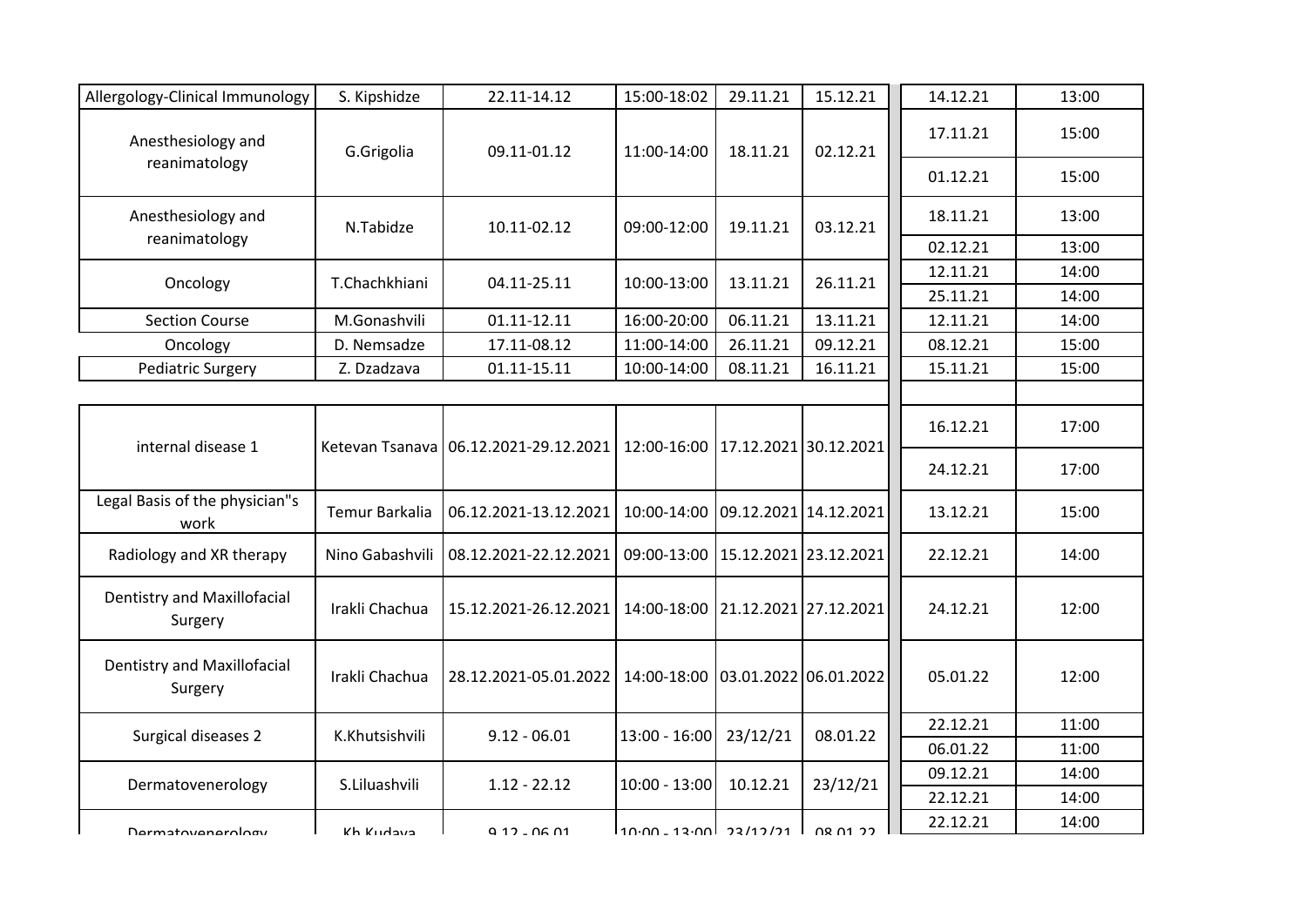| <b>DEFINALUVENER UIUKY</b>                             | <b>NII.NUUQVQ</b> | $J.LL = UU.UL$           | $10.00 - 10.001$ CJ/14/41 |          | <b>UO.UL.ZZ</b> |          |       |  |
|--------------------------------------------------------|-------------------|--------------------------|---------------------------|----------|-----------------|----------|-------|--|
|                                                        |                   |                          |                           |          |                 | 06.01.22 | 14:00 |  |
| Infectious diseases 1                                  | E.Dolmazashvili   | 13.12-06.01              | 17:00-20:00               | 21.12.21 | 10.01.21        | 20.12.21 | 15:00 |  |
|                                                        |                   |                          |                           |          |                 | 06.01.22 | 15:00 |  |
| Surgical diseases 3                                    | G.Megrelishvili   | 06.12-17.12              | 16:00-19:00               | 11.12.21 | 18.12.21        | 17.12.21 | 14:00 |  |
| Laboratory Medicine                                    | N.Melikishvili    | 06.12-13.12              | 18:00-21:00               | 09.12.21 | 14.12.21        | 13.12.21 | 16:00 |  |
| Laboratory Medicine                                    | N.Melikishvili    | 13.12-20.12              | 18:00-21:00               | 16.12.21 | 21.12.21        | 20.12.21 | 16:00 |  |
| Laboratory Medicine                                    | A.Pantsulaia      | 13.12-20.12              | 18:00-21:00               | 16.12.21 | 21.12.21        | 20.12.21 | 16:00 |  |
| Ophthalmology                                          | N.Maghlakelidze   | 14.12-03.01              | 12:00-15:00               | 21.12.21 | 04.01.22        | 03.01.22 | 16:00 |  |
| Ophthalmology                                          | N.Dighmelashvili  | 13.12-24.12              | 10:00-13:00               | 18.12.21 | 25.12.21        | 24.12.21 | 14:00 |  |
| Phthisiopulmology                                      | L. Trapaidze      | 03.12-17.12              | 18:00-21:00               | 10.12.21 | 20.12.21        | 17.12.21 | 16:00 |  |
| Phthisiopulmology                                      | L. Trapaidze      | 17.12-07.01              | 18:00-21:00               | 24.12.21 | 08.01.21        | 06.01.22 | 16:00 |  |
|                                                        |                   |                          |                           |          |                 | 09.12.21 | 14:00 |  |
| <b>Traumatology and Orthopedics</b>                    | I. Ukleba         | 01.12-22.12              | 10:00-13:00               | 10.12.21 | 23.12.21        | 22.12.21 | 14:00 |  |
| Infectious diseases 2                                  | M.Zhamutashvili   | 15.12-03.01              | 17:00-20:00               | 21.12.21 | 04.01.22        | 03.01.22 | 15:00 |  |
| Infectious diseases 2                                  | M.Zhamutashvili   | 02.12-14.12              | 17:00-20:00               | 08.12.21 | 15.12.21        | 14.12.21 | 15:00 |  |
|                                                        |                   |                          |                           |          |                 | 10.12.21 | 15:00 |  |
| <b>Family Medicine</b>                                 | A.Kareli          | 02.12-23.12              | 17:00-20:00               | 13.12.21 | 24.12.21        | 23.12.21 | 15:00 |  |
| Professional diseases                                  | L. Rigvava        | 03.12-08.12.             | 11:00-14:00               | 06.12.21 | 09.12.21        | 08.12.21 | 15:00 |  |
| Quality of medical care,<br>management and improvement | T. Barkalaia      | 14.12-21.12              | 11:00-14:00               | 17.12.21 | 22.12.21        | 21.12.21 | 15:00 |  |
| Quality of medical care,<br>management and improvement | T. Barkalaia      | 22.12-04.01              | 11:00-14:00               | 25.12.21 | 05.01.22        | 04.01.22 | 15:00 |  |
| Pediatrics (Neonatology)2                              | N. Totadze        | 06.12-17.12              | 13:00-16:00               | 11.12.21 | 20.12.21        | 17.12.21 | 11:00 |  |
| Pediatrics (Neonatology)2                              | N. Totadze        | 13.12-24.12              | 17:00-20:00               | 18.12.21 | 25.12.21        | 24.12.21 | 15:00 |  |
| Pediatrics (Neonatology)2                              | M.Toklikishvili   | 06.12-17.12              | 18:00-21:00               | 11.12.21 | 18.12.21        | 17.12.21 | 16:00 |  |
| Endocrinology                                          | T.Zerekidze       | 13.12-24.12              | 14:00-17:00               | 18.12.21 | 25.12.21        | 24.12.21 | 12:00 |  |
| Endocrinology                                          | N.Beridze         | 13.12-24.12              | 10:00-13:00               | 18.12.21 | 25.12.21        | 24.12.21 | 14:00 |  |
|                                                        |                   |                          |                           |          |                 | 10.12.21 | 14:00 |  |
| Psychiatry                                             | N.Zavradashvili   | 02.12-22.12              | 10:00-13:00               | 11.12.21 | 23.12.21        | 22.12.21 | 14:00 |  |
| Gunecology                                             | cilopenen M       | በ6 17 <sub>-</sub> 75 17 | 1 12.00_16.00 15 17 21 1  |          | <b>CC PU SU</b> | 14.12.21 | 11:00 |  |
|                                                        |                   |                          |                           |          |                 |          |       |  |